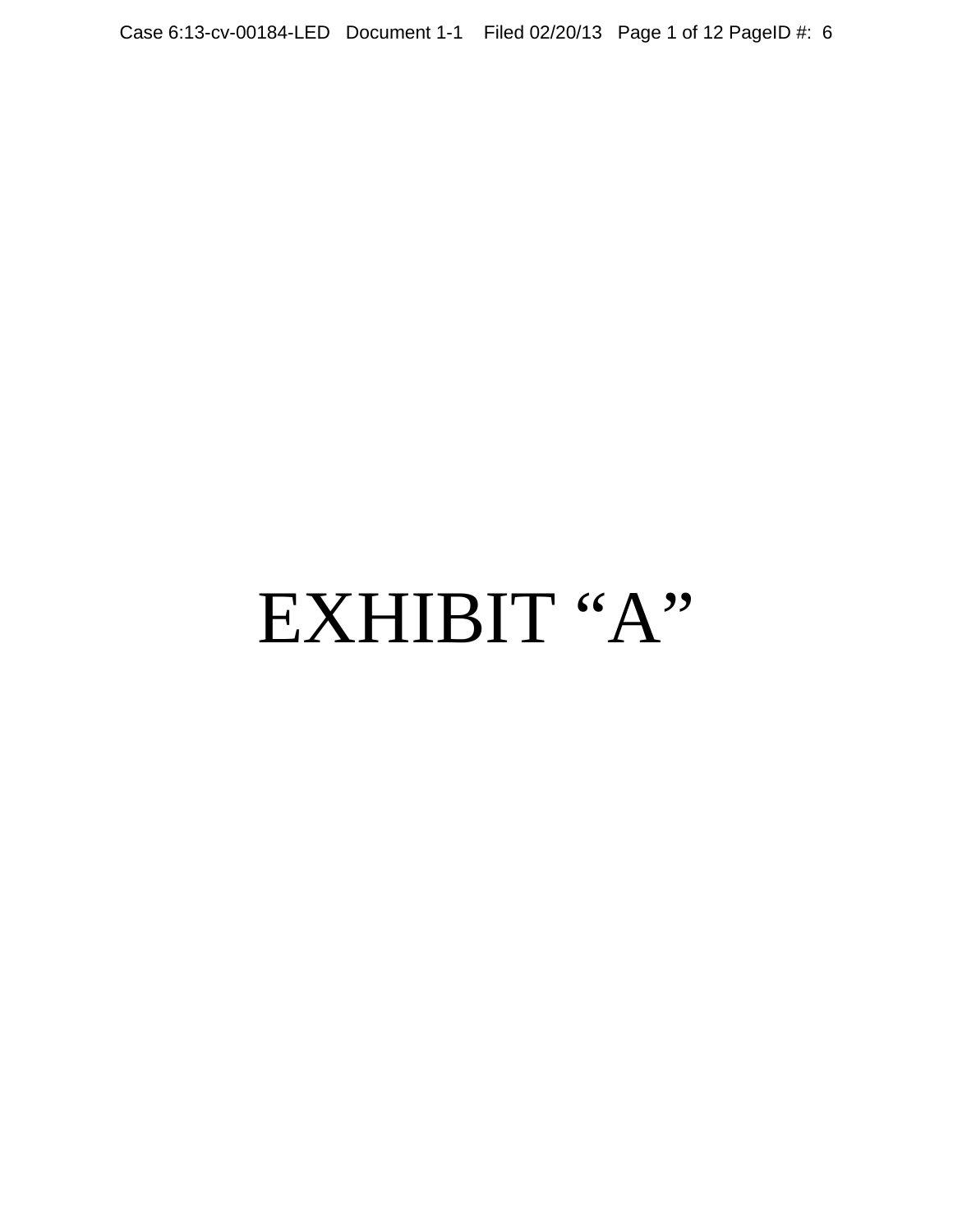Case 6:13-cv-00184-LED Document 1-1



US008052670B2

# (12) United States Patent

# Sachdeva et al.

#### **MEDICAL DEVICE WITH SLOTTED**  $(54)$ **MEMORY METAL TUBE**

- (75) Inventors: Rohit C. L. Sachdeva, Plano, TX (US); Petrus A. Besselink, Enschede (NL)
- Assignee: EVM Systems LLC, Frisco, TX (US)  $(73)$
- $(* )$ Notice: Subject to any disclaimer, the term of this patent is extended or adjusted under 35 U.S.C. 154(b) by 771 days.

This patent is subject to a terminal disclaimer.

- Appl. No.: 11/381,217  $(21)$
- $(22)$ Filed: May 2, 2006

#### $(65)$ **Prior Publication Data**

US 2006/0206136 A1 Sep. 14, 2006

#### **Related U.S. Application Data**

- (63) Continuation of application No. 10/923,918, filed on Aug. 23, 2004, now Pat. No. 7,037,321, which is a continuation of application No. 09/156,276, filed on Sep. 17, 1998, now Pat. No. 6,780,175, which is a continuation of application No. 08/804,018, filed on Feb. 21, 1997, now Pat. No. 5,885,258.
- Provisional application No. 60/012,220, filed on Feb.  $(60)$ 23, 1996.
- $(51)$  Int. Cl.

| <i>A61M 25/00</i> | (2006.01) |
|-------------------|-----------|
| <i>A61M 29/00</i> | (2006.01) |

- $(52)$ U.S. Cl. ......... 604/531; 604/530; 604/105; 606/200
- Field of Classification Search ................... 604/105,  $(58)$ 604/530, 531; 606/198, 200 See application file for complete search history.

#### **US 8,052,670 B2**  $(10)$  Patent No.:

#### (45) Date of Patent: \*Nov. 8, 2011

#### $(56)$ **References Cited**

#### **U.S. PATENT DOCUMENTS**

| 3.799.172 A | 3/1974 Szpur  |                       |
|-------------|---------------|-----------------------|
| 3,815,608 A |               | 6/1974 Spinosa et al. |
| 3.890.977 A |               | $6/1975$ Wilson       |
| 4.043.346 A |               | 8/1977 Mobley et al.  |
| 4,503,569 A | 3/1985 Dotter |                       |
|             | (Continued)   |                       |

#### FOREIGN PATENT DOCUMENTS

4136861 A1  $5/1993$ 

(Continued)

## OTHER PUBLICATIONS

Besselink, Peter A., et al.; "Applications of Shape Memory Effects;" Journal de Physique IV, Colloque C8, supplement au Journal de Physique III, vol. 5; Dec. 1995; pp. 111-116.

(Continued)

Primary Examiner - Nicholas Lucchesi Assistant Examiner - Victoria P Campbell (74) Attorney, Agent, or Firm - Martin & Ferraro, LLP

#### $(57)$ **ABSTRACT**

DE.

A series of medical instruments can be made with the use of shape memory tube with a transformation temperature that is above or below the ambient temperature. In the first case, the material behaves with the shape memory effect and in the second case the behavior is superelastic. The wall of the tube has been provided with a plurality of slots in specific places, often near or at the distal end of the instrument, and in specific arrangements which allow local variations in diameter, shape, and/or length. These variations can either be caused by the memory effect during temperature change or by superelastic behavior during change of the mechanical influences on the memory metal by the surrounding material.

#### 64 Claims, 4 Drawing Sheets

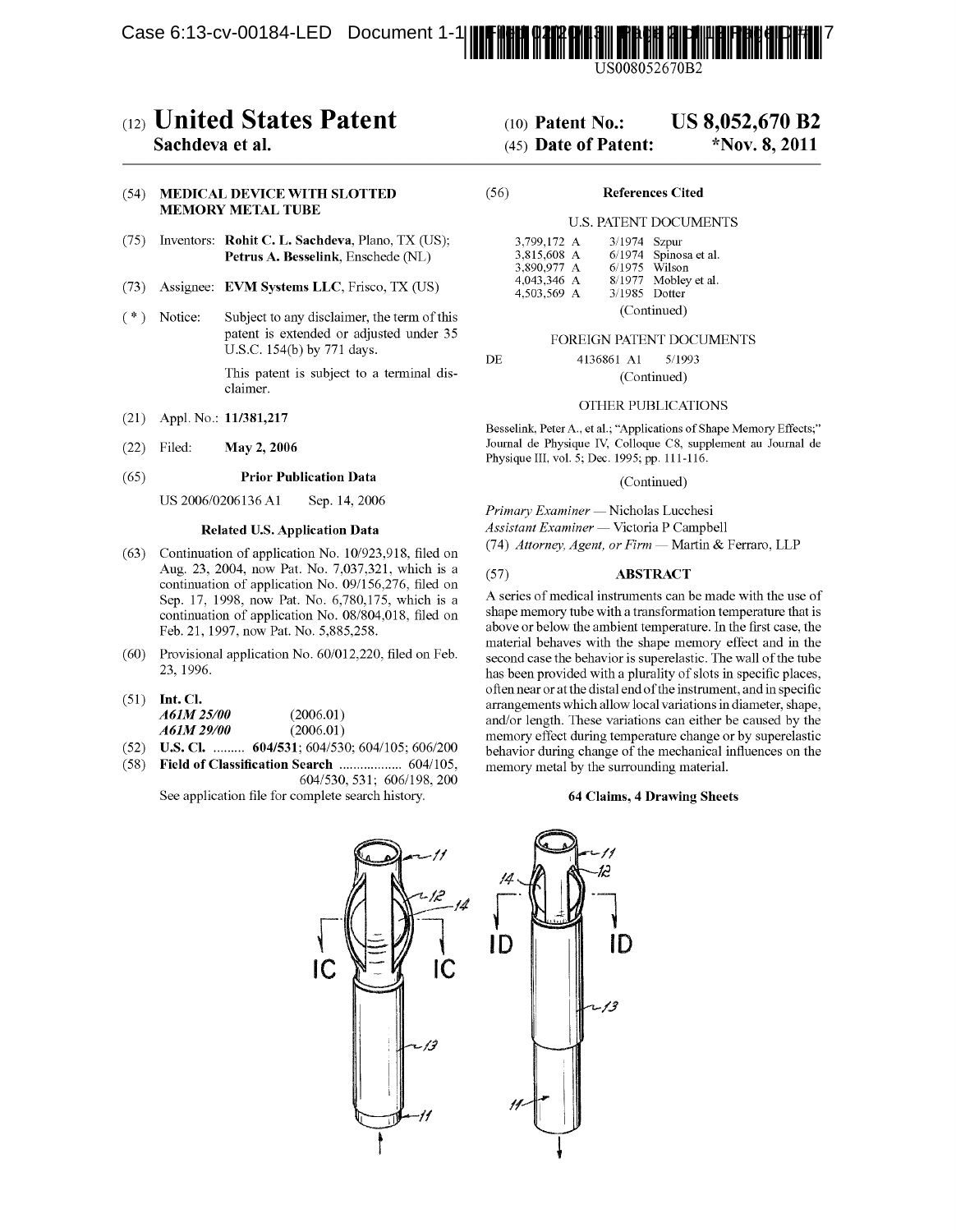Page 2

#### U.S. PATENT DOCUMENTS

| 4,512,338              | А |   | 4/1985           | Balko et al.           |
|------------------------|---|---|------------------|------------------------|
| 4,580,568              | А |   | 4/1986           | Gianturco              |
| 4,625,726              | Α |   | 12/1986          | Duthoy                 |
| 4,655,771              | А |   | 4/1987           | Wallsten               |
| 4,665,906              | А |   | 5/1987           | Jervis                 |
| 4,706,671              | А |   | 11/1987          | Weinrib                |
| 4,732,152              | А |   | 3/1988           | Wallsten et al.        |
| 4,807,626              | А |   | 2/1989           | McGirr                 |
| 4,808,163              | А |   | 2/1989           | Laub                   |
| 4,830,003              | А |   | 5/1989           | Wolff et al.           |
| 4,865,017              | А |   | 9/1989           | Shinozuka              |
| 4,886,061              | А |   | 12/1989          | Fischell et al.        |
| 4,954,126              | A |   | 9/1990           | Wallsten               |
| 4,997,435              | Α |   | 3/1991           | Demeter                |
| 5,019,090              | А |   | 5/1991           | Pinchuk                |
| 5,026,377              | Α |   | 6/1991           | Burton et al.          |
| 5,053,009              | А |   | 10/1991          | Herzberg               |
| 5,057,114              | А |   | 10/1991          | Wittich et al.         |
| 5,061,275              | А |   | 10/1991          | Wallsten et al.        |
| 5,064,428              | А |   | 11/1991          | Cope et al.            |
| 5,064,434              | А |   | 11/1991          | Haber                  |
| 5,074,871              | А |   | 12/1991          | Groshong               |
| 5,100,423              | А |   | 3/1992           | Fearnot                |
| 5,108,420              | Α |   | 4/1992           | Marks                  |
| 5,109,830              | А |   | 5/1992           | Cho                    |
| 5,152,748              | Α |   | 10/1992          | Chastagner             |
| 5,160,342              | А |   | 11/1992          | Reger et al.           |
| 5,171,314              | А |   | 12/1992          | Dulebohn               |
| 5,190,557              | А |   | 3/1993           | Borodulin et al.       |
| 5,193,533              | А |   | 3/1993           | Body et al.            |
| 5,197,978              | А |   | 3/1993           | Hess                   |
| 5,201,740              | А |   | 4/1993           | Nakao et al.           |
| 5,211,651              | А |   | 5/1993           | Reger et al.           |
| 5,224,945              | А |   | 7/1993           | Pannek, Jr.            |
| 5,224,953              | А |   | 7/1993           | Morgentaler            |
| 5,230,621              | А |   | 7/1993           | Jacoby                 |
| 5,232,440              | А | ∗ | 8/1993           | 604/543<br>Wilk        |
| 5,242,448              | А |   | 9/1993           | Pettine et al.         |
| 5,254,130              | A |   | 10/1993          | Poncet et al.          |
| 5,281,214              | А |   | 1/1994           | Wilkins et al.         |
| 5,281,236              | А |   | 1/1994           | Bagnato et al.         |
| 5,311,858              | А |   | 5/1994           | Adair                  |
|                        |   |   |                  | Sorensen et al.        |
| 5,320,627              | А |   | 6/1994           |                        |
| 5,324,284              | А |   | 6/1994           | lmran                  |
| 5,330,482              | А |   | 7/1994           | Gibbs et al.           |
| 5,330,483              | А |   | 7/1994           | Heaven et al.          |
| 5,332,402              | А |   | 7/1994           | Teitelbaum             |
| 5,344,439              | А |   | 9/1994           | Otten                  |
| 5,350,398              | Α |   | 9/1994           | Pavenik et al.         |
| 5,354,308              | А |   | 10/1994          | Simon et al.           |
| 5,354,309              | А |   | 10/1994          | Schnepp-Pesch et al.   |
| 5,376,100              | А |   | 12/1994          | Levebvre               |
| 5,382,261              | А |   | 1/1995           | Palmaz                 |
| 5,397,320              | А |   | 3/1995           | Essig et al.           |
| 5,409,460              | A |   | 4/1995           | Krumme                 |
| 5,415,637              | A |   | 5/1995           | Khosravi               |
| 5,421,955              | А |   | 6/1995           | Lau et al.             |
| 5,423,849              | А |   | 6/1995           | Engelson et al.        |
| 5,433,723              | А |   | 7/1995           | Lindenberg et al.      |
| 5,445,646              | А |   | 8/1995           | Euteneuer et al.       |
| 5,456,667              | A |   | 10/1995          | Ham et al.             |
| 5,496,277              | А | ₩ | 3/1996           | Termin et al.  604/104 |
| 5,496,330              | А |   | 3/1996           | Bates et al.           |
| 5,499,995              | А |   | 3/1996           | Teirstein              |
| 5,501,694              | А |   | 3/1996           | Ressemann et al.       |
| 5,507,766              | А |   | 4/1996           | Kugo et al.            |
| 5,509,923              | А |   | 4/1996           | Middleman et al.       |
| 5,514,154              | А |   | 5/1996           | Lau et al.             |
| 5,522,822              | А |   | 6/1996           | Phelps et al.          |
| 5,534,007              | А |   | 7/1996           | St. Germain et al.     |
| 5,540,701              | А |   | 7/1996           | Sharkey et al.         |
| 5,540,712<br>5,540,713 | А | 申 | 7/1996<br>7/1996 | Kleshinski et al.      |

| 5,545,210   | A              | 8/1996  | Hess et al.      |
|-------------|----------------|---------|------------------|
| 5,601,600   | A              | 2/1997  | Ton              |
| 5,607,435 A |                | 3/1997  | Sachdeva et al.  |
| 5,611,803   | A              | 3/1997  | Heaven et al.    |
| 5,630,829   | А              | 5/1997  | Lauterjung       |
| 5,637,089   | А              | 6/1997  | Abrams et al.    |
| 5,643,312   | А              | 7/1997  | Fischell et al.  |
| 5.643.313   | А              | 7/1997  | Levin            |
| 5,658,296 A |                | 8/1997  | Bates et al.     |
| 5,693,085   | А              | 12/1997 | Buirge et al.    |
| 5,702,419   | A              | 12/1997 | Berry et al.     |
| 5,707,362   | А              | 1/1998  | Yoon             |
| 5,725,552   | A              | 3/1998  | Kotula et al.    |
| 5,733,329   | А              | 3/1998  | Wallace et al.   |
| 5,766,191   | A              | 6/1998  | Trertola         |
| 5,766,192   | A              | 6/1998  | Zacca            |
| 5,846,248   | А              | 12/1998 | Chu et al.       |
| 5,857,464   | А              | 1/1999  | Desai            |
| 5,885,258   | А              | 3/1999  | Sachdeva et al.  |
| 5,957,900   | А              | 9/1999  | Ouchi            |
| 6,168,603   | B1             | 1/2001  | Leslie et al.    |
| 6,176,240   | B1             | 1/2001  | Nikolchev et al. |
| 6,780,175   | B1             | 8/2004  | Sachdeva et al.  |
| 6,818,014   | B <sub>2</sub> | 11/2004 | Brown et al.     |
| 7,037,321   | B2             | 5/2006  | Sachdeva et al.  |
|             |                |         |                  |

#### FOREIGN PATENT DOCUMENTS

| DE. | 4223897 A1    | 1/1994  |
|-----|---------------|---------|
| FP. | 0.512.729 A1  | 11/1992 |
| EP. | 0.512.729. B1 | 11/1992 |
| ЕP  | 0566280 A3    | 10/1993 |
| WΟ  | WO9214506 A1  | 9/1992  |

#### OTHER PUBLICATIONS

Duerig, T.W., et al.; "The Use of Superelasticity in Medicine;" Metal-publication for trade, business, technology and science from Special Edition Issue Sep. 1996, metal Verlag Huethig GmbH; Sep. 1996; cover page and pp. 569-574.

Declaration of John William Morris filed concurrently with Request for Ex Parte Reexamination of U.S. Patent No. 7,037,321, Reexamination Proceeding U.S. Appl. No. 90/009,876.

Office Action dated May 27,2005, from prosecution history of U.S. Patent No. 7,037,321 to Sachdeva et al.

Amendment dated Oct. 18, 2005, from prosecution history of U.S. Patent No. 7,037,321 to Sachdeva et al.

Office Action dated Dec. 16,2005, from prosecution history of U.S. Patent No. 7,037,321 to Sachdeva et al.

Amendment dated Jan. 10, 2006, from prosecution history of U.S. Patent No. 7,037,321 to Sachdeva et al.

Cope, c., Novel Nitinol Basket Instrument for Percutaneous Cholecystolithotomy, American Journal of Roentgenology, Technical Note, 155:515-516, Sep. 1990.

Schmitz-Rode, T. et aI., Experimental Nonsurgical Female Sterilization: Transcervical Implantation of Microspindles in Fallopian Tubes, Journal of Vascular and Interventional Radiology, Nov.-Dec. 1994, pp. 905-910.

Schmitz-Rode, T. et aI., Self-Expandable Spindle for Transcatheter Vascular Occlusion: In Vivo Experiments, Radiology, Jul. 1993; 188:95-100.

Defendants' [Abbott Laboratories and Abbott Vascular, Inc.] Preliminary Invalidity Contentions Related to U.S. Patent No. 7,037,321, dated Jun. 9, 2011, in *EVM Systems LLC* v. *Cordis Corporation et ai.,* United States District Court for the Eastern District of Texas, Case No. 6:10-cv-437 (LED).

Defendants' Boston Scientific's Invalidity Contentions and Disclosures Under Local Patent Rules 3-3 and 3-4), dated Jun. 9, 2011, in *EVM Systems LLCv. Cordis Corporation et ai.,* United States District Court for the Eastern District of Texas, Case No.6: 10-cv-437 (LED).

\* cited by examiner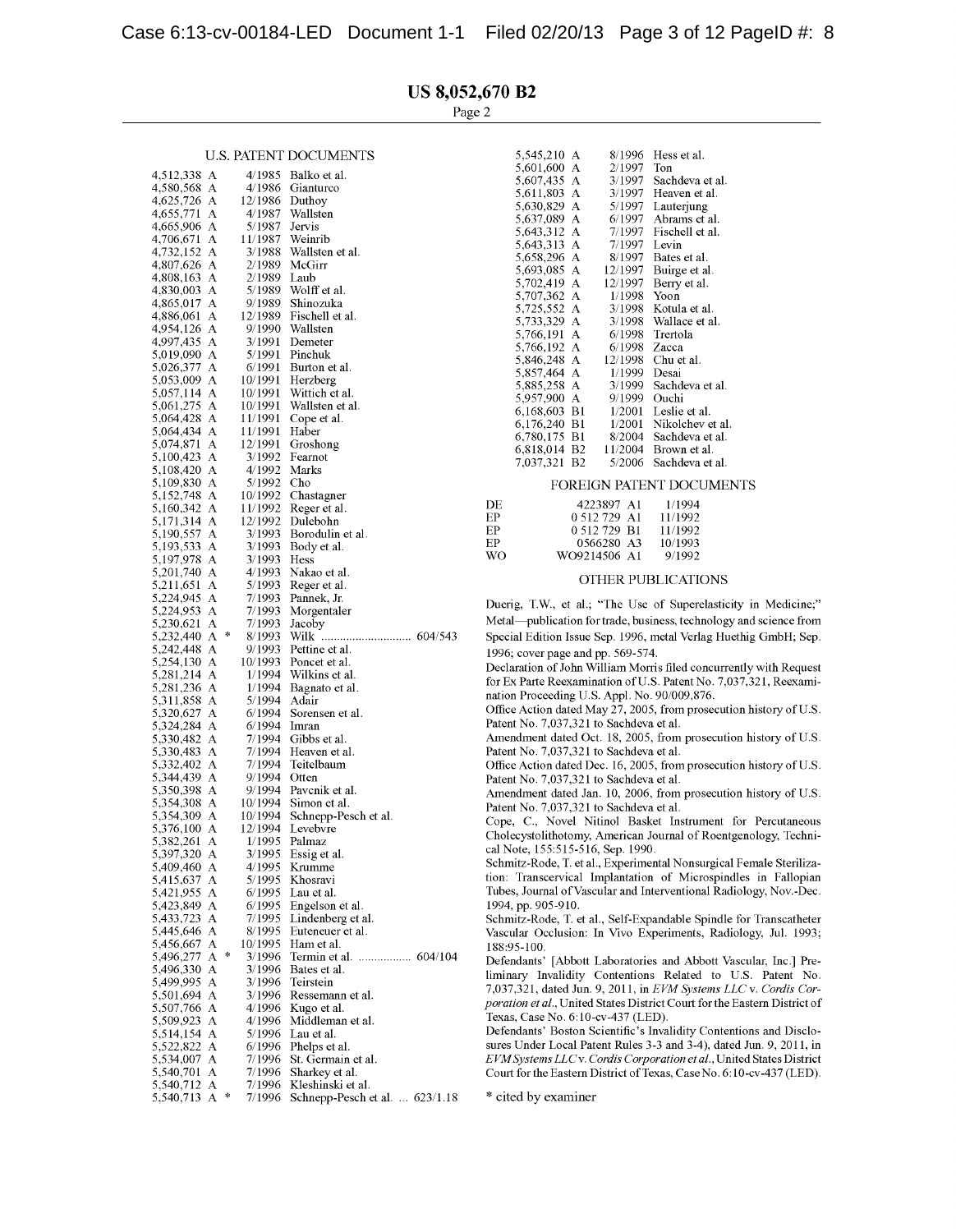**U.S. Patent** 

Sheet 1 of 4





FIG.IA



FIG.IB

FIG.ID



FIG.2

 $FIG.3$ 

**FIG.4**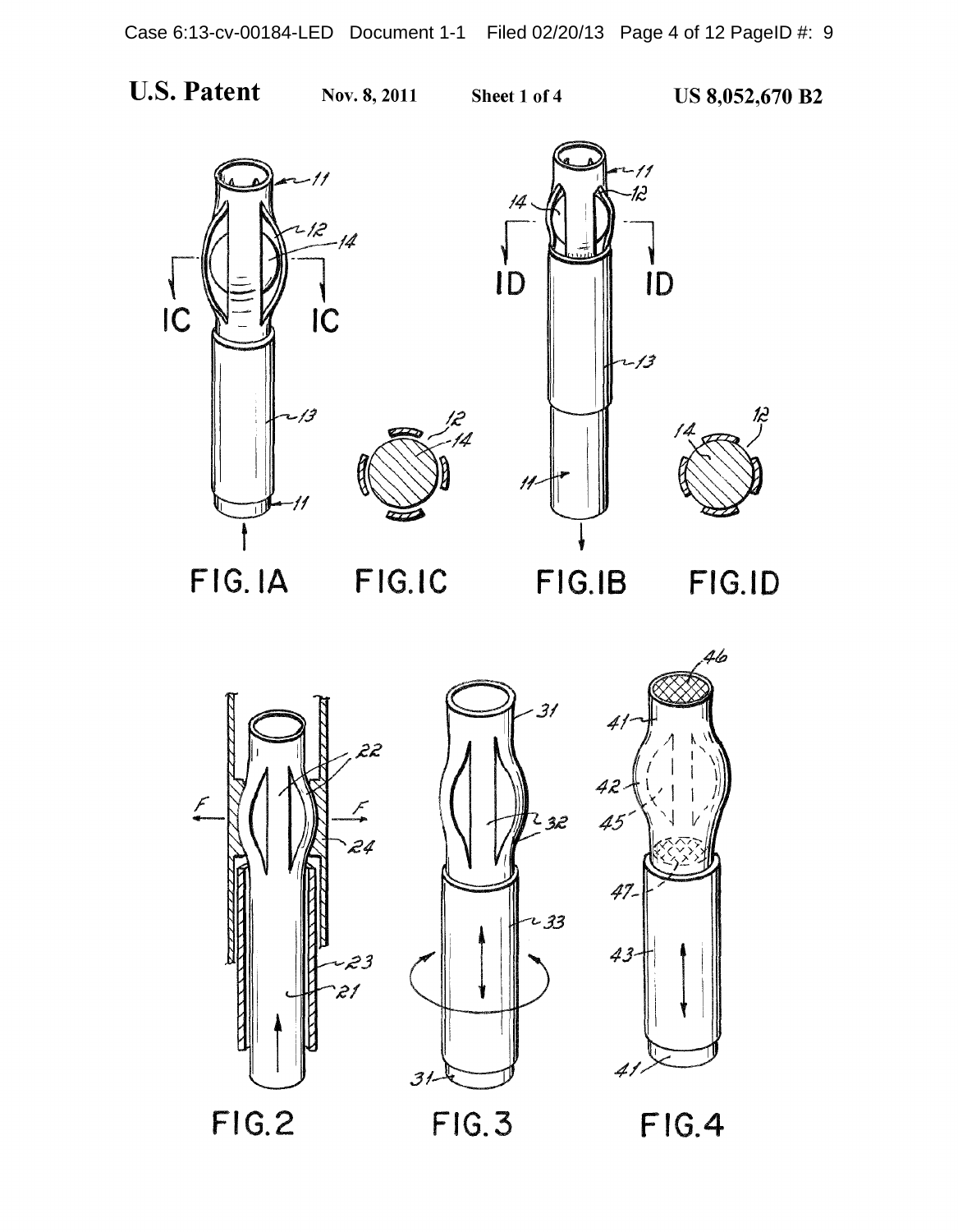

Nov. 8,2011 Sheet 2 of 4 US 8,052,670 **B2** 



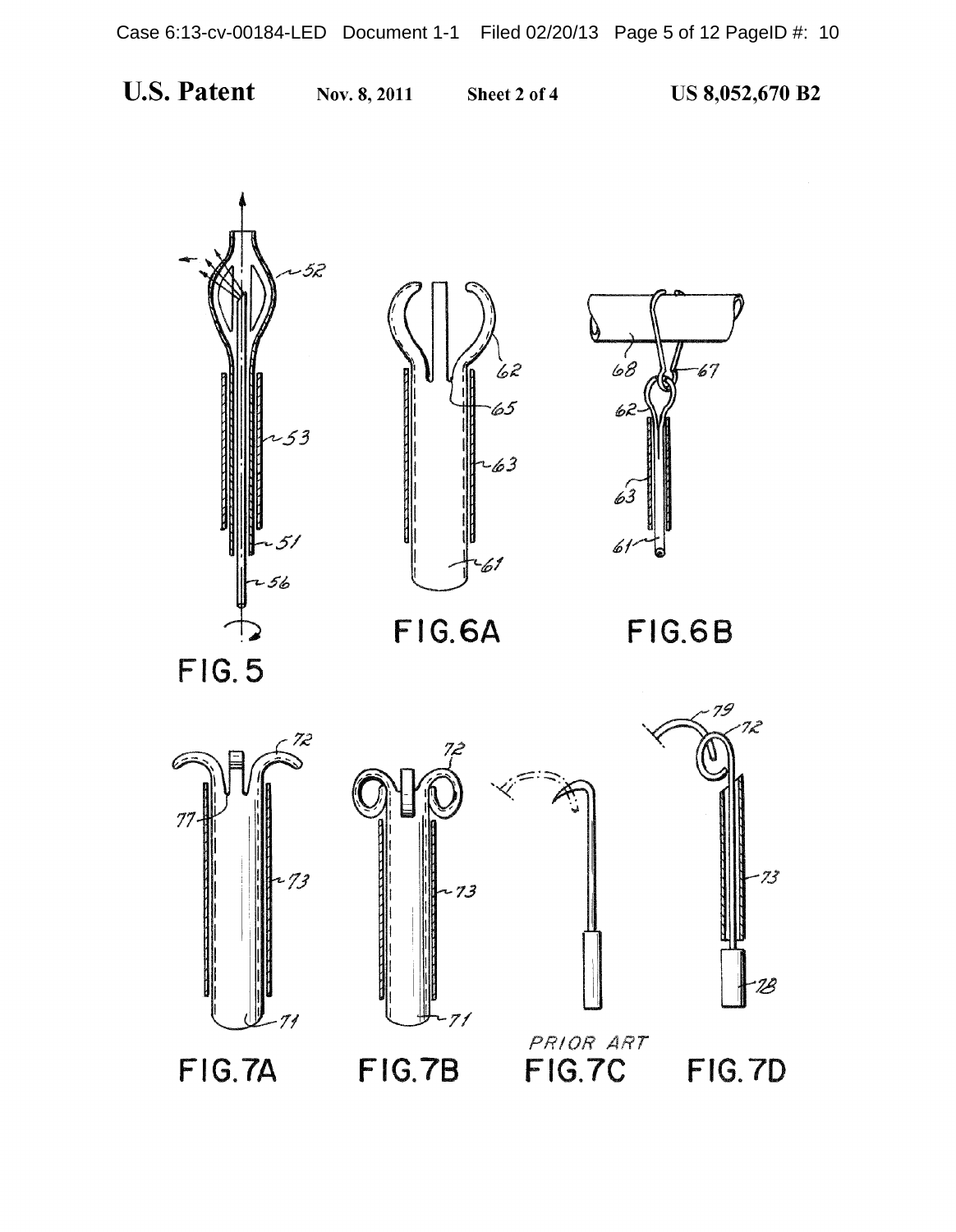**U.S. Patent** 

Nov. 8, 2011

Sheet 3 of 4

**US 8,052,670 B2** 



FIG.8





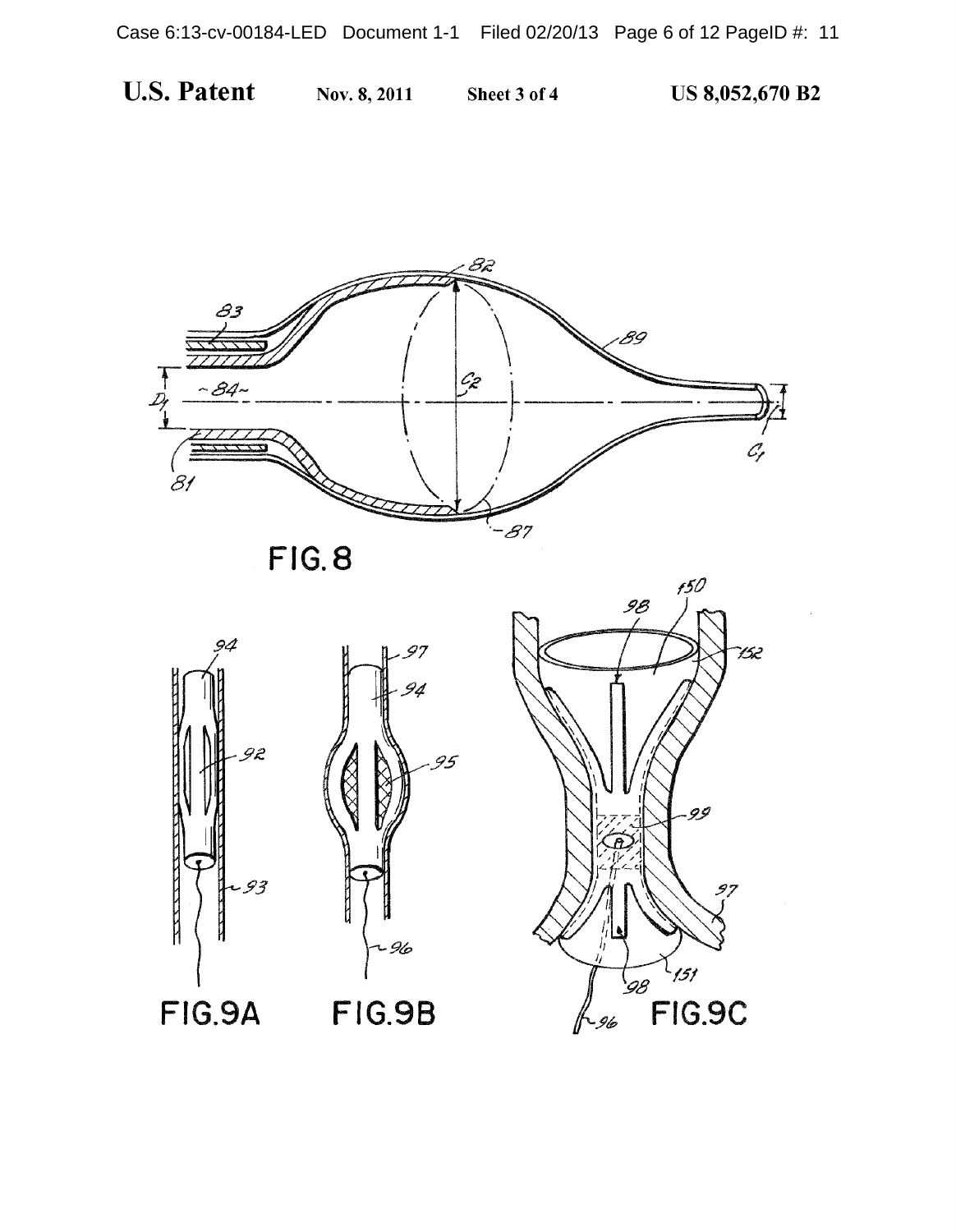







FIG.IOC

FIG.IOA FIG.IOB



FIG.12A FIG.12B

F f G.II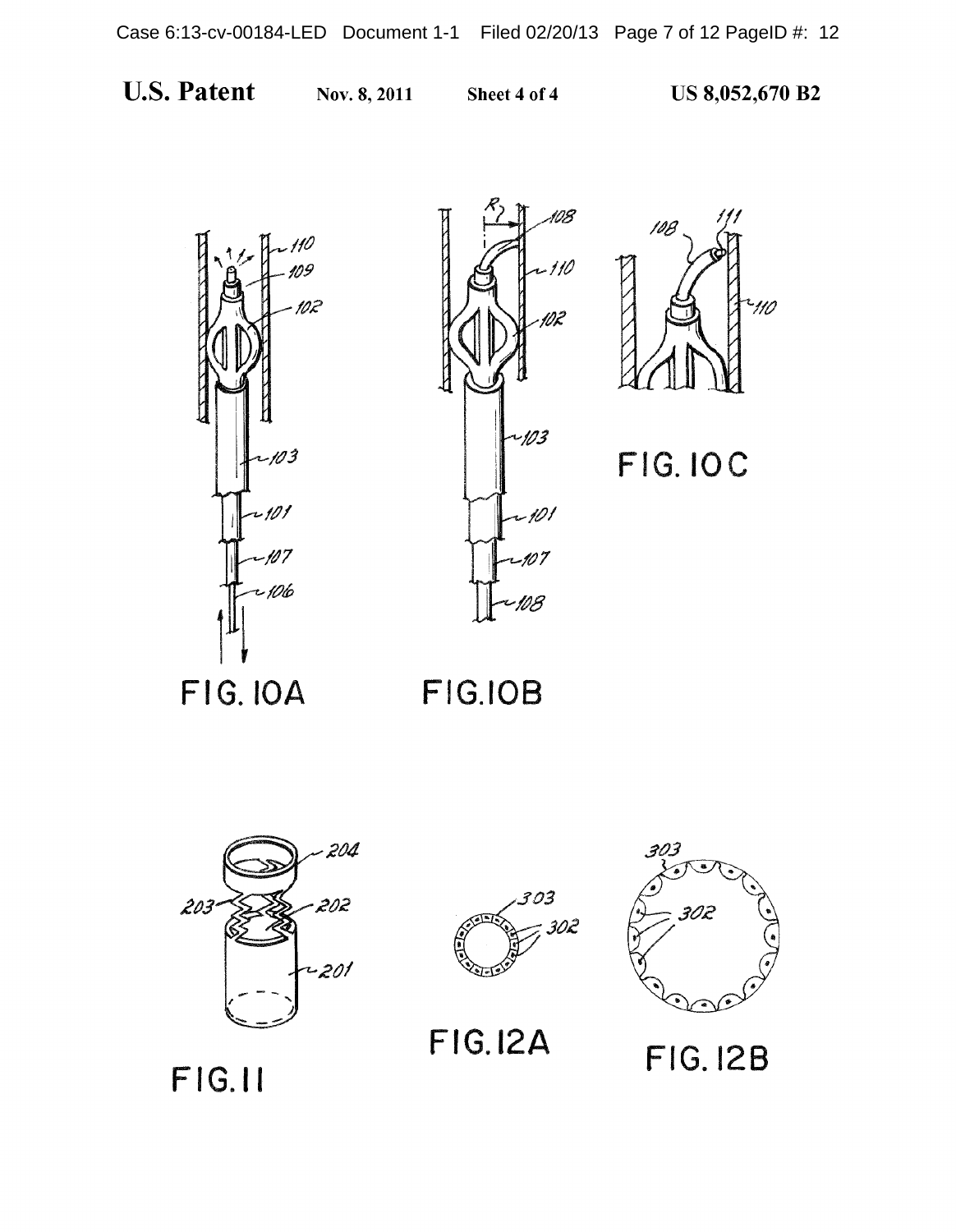15

65

#### **MEDICAL DEVICE WITH SLOTTED MEMORY METAL TUBE**

The present application is a continuation of U.S. Ser. No. 10/923,918, filed Aug. 23, 2004, now issued as U.S. Pat. No. 5 7,037,321, which is a continuation of U.S . Ser. No. 091156, 276, filed Sep. 17, 1998, now issued as U.S. Pat. No. 6,780, 175, which is a continuation of U.S. Ser. No. 08/804,018, filed Feb. 21, 1997, now issued as U.S. Pat. No. 5,885,258, which claims the filing benefit of and priority to U.S. Provisional Application No. 60/012,220, filed Feb. 23, 1996, eachdisclosure of which is expressly incorporated herein by reference in its entirety.

#### FIELD OF THE INVENTION

This invention generally relates to an instrument which uses a slotted memory metal tube to perform or assist in various medical procedures.

#### BACKGROUND INFORMATION

Surgical and other medical procedures are often performed effects consisting of memory effect and superelasticity. perform such medical procedures was to cut a large enough 25 incision in the patients body to expose the operating site sufficiently to permit direct access by a physician. Such operations, however, typically caused a great deal of trauma to the affected tissue requiring lengthy periods for recovery caused by the memory effect during temperature change or by and causing the patient substantial pain and suffering. With technological advances in the medical profession, more and more of these procedures are being performed using less invasive endoscopic and similar procedures. In general, endoscopic procedures include using an instrument having a delivery tube with an inner bore through which a tool can be inserted. With such an instrument, the delivery tube is usually inserted into the patient's body by way of either a comparatively small incision or a body orifice and through a body cavity or hollow organ to the site desired. In this way, any trauma to the patient's body can be generally limited to surrounding tissue along the insertion path of the delivery tube.

Many procedures have been limited to traditional direct access methods due to the size and method of operation of the tools used to perform the procedures. As a result, there is a need for tools which are more adaptable to use with endoscopic and similar procedures.

#### OBJECTS OF THE INVENTION

slotted memory metal tube.

Another object of the invention is a retrieval basket for small particles.

A further object of the invention is a tool for dilating vessels and other tubular structures.

Yet another object of the invention is a device for reaming vascular, other tubular structures, or different shaped cavities.

Still a further object of the invention is a pump for injection of a defined quantity of fluid.

Yet a further object of the invention is an optical system 60 with an expanding section which allows inspection of the expanded area.

Another object of the invention is an internal gripper for holding soft tissue such as skin, nerves, arteries, or the like or for holding clips.

Yet a further object of the invention is an external gripper for attaching to stents, tissue, or skin.

Still a further object of the invention is a tool for expanding cavities for inspection.

A further object of the invention is an expandable plug for closing a cavity or tubular structure.

Yet another object of the invention is a device for measuring the diameter of tubular structures.

Another object of the invention is a steerable catheter tip. Still another object of the invention is a reinforced stent.

Additional objects, advantages, and novel features of the 10 invention will be set forth in part in the description which  $10^{10}$  follows and in the set illumination which is follows, and in part will become apparent to those skilled in the art upon examination of the following description.

#### SUMMARY OF THE INVENTION

According to the present invention, the foregoing and other objects are attained by a medical instrument with slotted memory metal tube. A series of medical instruments can be made with the use of a shape memory tube with a transformation temperature that is above or below the ambient tem-20 perature. In the first case, the material behaves with the shape memory effect, and in the second case, the behavior is superelastic. Thus, the memory metal tube of the medical instrument is programmed for an effect selected from the group of

In all of the disclosed types of instruments, the wall of the tube has been provided with a plurality of slots in specific places, often near or at the distal end of the instrument, and in specific arrangements, which allow local variations in diameter, shape, and/or length. These variations can either be superelastic behavior during change of the mechanical influences on the memory metal by the surrounding material. One possibility to activate the superelastic shape change can be the use of a second tube, surrounding the memory metal tube, sliding more or less over the area where the slots in the memory metal tube are placed. The second tube is used to control the final shape and it prevents shape changes at undesired moments, such as during the procedure of insertion into the human body. The delivery tube can be pulled backward over the central memory metal tube. As soon as the memory metal tube comes free, it can regain its preprogrammed shape whether by superelasticity or by temperature change.

One object of the invention is a medical instrument with 50 ment has been applied, the prestrained shape will be the new Dependent on the intended function of the device, the amount and pattern of slots in the wall of the memory metal tube can be chosen. The slots can be made by a variety of methods, such as, but not limited to, etching, spark erosion, water jet cutting, abrasive water jet cutting, laser cutting, or any mechanical means. An expansion of the slotted part of the desired programmed shape can be achieved by some internal or external mechanical means and, when the final heat treatprogrammed shape. After removing the internal or external shaping tool, the memory metal tube is ready for use.

> It is possible to make memory metal tubes which are deformed to a small diameter and which will return to a larger diameter in the slotted section by superelasticity or by shape memory effect. The reverse is also possible when the slotted section is opened to a larger diameter than the programmed diameter by some internal restraining means. It will return to a smaller diameter when it is released. The slotted section can be made in several places along the length of the memory metal tube and the progrannned shapes can vary over the length of the tube.

## BRIEF DESCRIPTION OF THE DRAWINGS

FIGS. **lA and IB** are pictorial views of a retrieval basket of the present invention.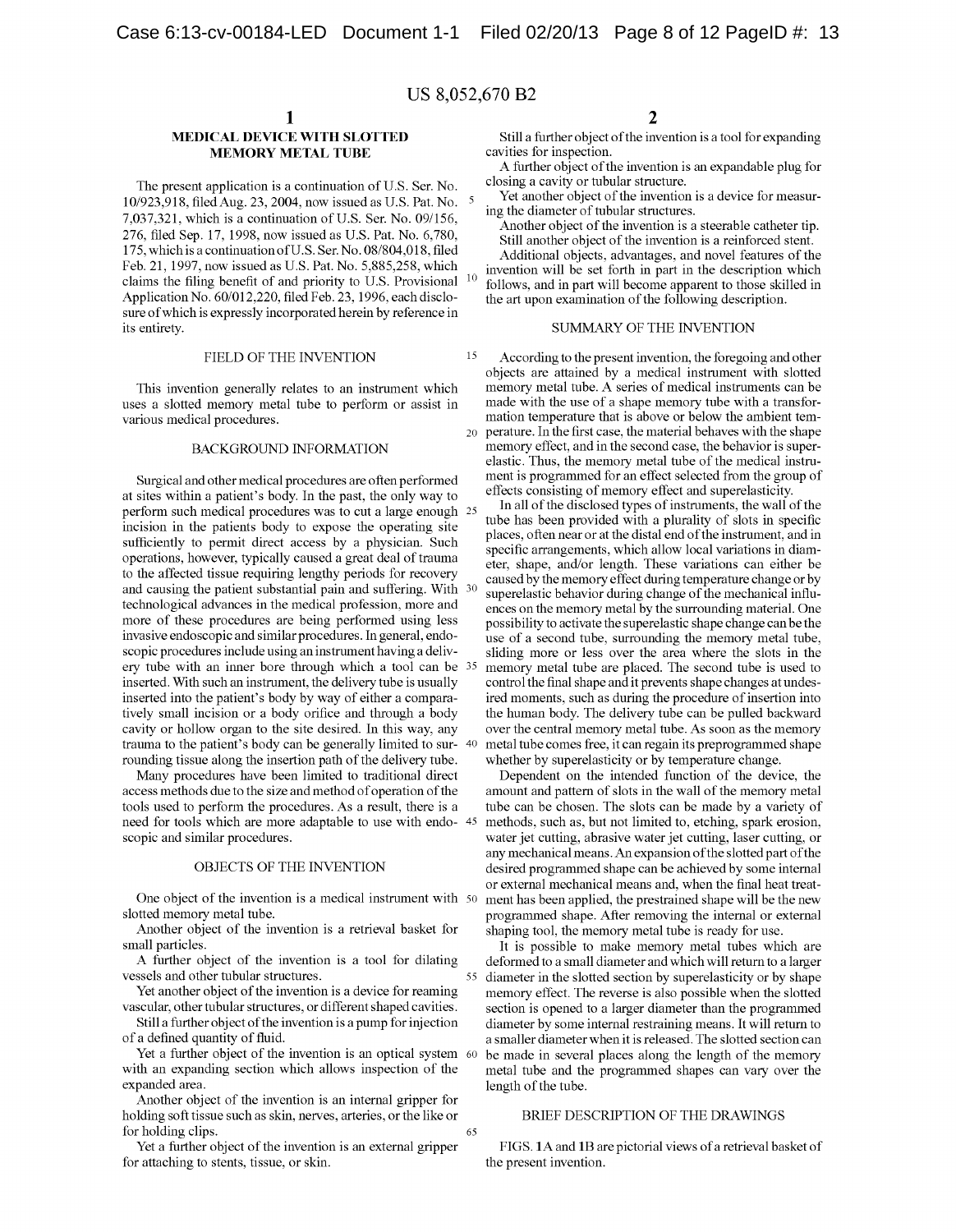FIGS. 1C and 1D are cross-sectional views taken along lines 1C-1C and 1D-1D of FIGS. 1A and 1B, respectively.

FIG. 2 is a partial sectional pictorial view of a dilation tool of the present invention.

FIG. 3 is a pictorial view of a reamer of the present invention.

FIG. 4 is a pictorial view of a micropump of the present invention.

FIG. 5 is a partial sectional pictorial view of an optical system with expander of the present invention.

FIGS. 6A and 6B are partial sectional pictorial views of an internal gripper of the present invention.

FIGS. 7A through 7D are partial sectional pictorial views of an external gripper of the present invention.

FIG. 8 is a partial sectional pictorial view of an expander of 15 the present invention.

FIGS. 9A through 9C are partial sectional pictorial views of an expandable plug of the present invention.

FIGS. 10A through 10C are partial sectional pictorial views of a measuring tip of the present invention.

FIG. 11 is a pictorial view of a steerable tip of the present invention.

FIGS. 12A and 12B are cross-sectional views of a reinforced stent of the present invention.

#### DESCRIPTION OF THE PREFERRED EMBODIMENTS

A series of examples will describe certain preferred embodiments of the present invention. Retrieval Basket

FIGS. 1A and 1B show a memory metal tube 11 with four slots 12 near the distal end. The slots 12 create a balloonshaped structure which can be used as a retrieval basket for small particles 14, with a closure around the caught particle 35 due to the concave shape of the inner wall of the memory metal tube 11. As shown in FIGS. 1A to 1D, particle 14 is a solid particle. Dependent on the application, either the delivery tube 13 or the memory metal tube is moved, but in both cases the relative axial movement enables the expansion or 40 proceed to the distal end of the tube. The tube end has been the contraction of the memory metal tube. The single piece construction is far more simple than with conventional baskets made of several pieces that have to be connected. The advantage of the concave surface can be seen in the top views 1C and 1D. In the case of activation by heat, the use of a delivery tool is not necessarily required. With a warm liquid pumped into the memory metal tube, it can be activated (expanded) and with cold fluid it can be brought into the martensitic, deformed state again (contracted). Dilation Tool

FIG. 2 shows a tool for dilation of tubular structures such as vessels 24 where the wall thickness of the capillary memory metal tube 21 and the geometry of the segments 22 determine the dilation force F. The delivery tube 23 can be kept in place and the memory metal dilator with the desired dilation force 55 can be inserted. Several dilators with increasing force can be inserted to gradually increase the inner diameter of the artery or cavity. The memory metal tube can either be heated to increase the force and/or diameter, or it can be used superelastically where the well defined plateau stresses give a predetermined and known force. Conventional dilation techniques use a series of tools with increasing diameters, which work less efficiently in many cases. Reamer

FIG. 3 shows a reamer where the edges 32 of the slotted 65 section have been sharpened. By relative axial movement of the memory metal tube 31 and delivery tube 33, the diameter

4

of the reamer is continuously variable. By relative tangential movement (rotation) of the reamer in the delivery tube, the sharp edges of the expanded section cut particles of the inner wall of the artery or any other tubular or other shaped cavity. Micropump

FIG. 4 shows a small micropump for the local injection of a well defined quantity of fluid. An example of such a fluid would be a dissolution fluid for obstructions in arteries or kidney stones. The slotted section 42 of the metal tube 41 10 creates a balloon shaped room 45 with a specific volume. The slotted section 42 is expandable and either surrounds or is surrounded by an elastic material in the shape of a balloon. Two one way valves 46 and 47 above and below the balloon section and connected to its distal and proximal ends, respectively, enable a pumping action in the distal direction by advancing the delivery tube 43 over the slotted section 42 of metal tube 41. This decreases the volume. Both valves are opening in the same direction and by moving in and out (as shown by the arrows) the balloon pump and deliver one shot 20 of liquid repeatedly.

Optical System with Expander

FIG. 5 shows a memory metal tube 51 with an expanding section 52 that can contain an optical fiber 56 in the center, with the free end of the fiber in the center of the expanding 25 section 52, thus enabling an inspection of this expanded area and adjacent areas. The ratio between constrained and expanded diameter can be very large (e.g., a factor of 10), which makes it possible to inspect cavities that are more or less collapsed or deformed. The inner wall of the expanded 30 cavity can be observed as well as the area in front of the tip as shown by the multidirectional arrows. This tool can be used for gynealogics, urethra, ear, nose, arteries, biliaric, esophageal inspections in cavities and/or cylindrical rooms, etc. Another feature of this device is the exact fixation of the inspection fiber $(s)$  in the center of the cavity. A delivery tube 53 can also be utilized to control the expansion of the expanding section 52.

Internal Gripper

FIG. 6A shows a memory metal tube 61 with slots 65 that programmed into a gripper shape for holding soft tissue like skin, nerves, arteries, clips, etc. When the delivery tube 63 is pushed forward the curved tube segments 62 close toward the center axis of the instrument. In the case of use with clips, a double hook such as that shown in FIG. 6B is used to hold a surgical memory metal clip 67, bring it over the artery 68, fallopian tube, oviduct, or nerve that has to be held by the clip, heat the clip to close it over the artery by means of a warm fluid inserted through the memory metal tube. After closing of 50 the clip, the delivery tube 63 is moved back to open the hooks again, leaving the clip where it is. Then the gripper is closed again and the tool is pulled back.

External Gripper

Similar to the previous example of an internal gripper, 55 FIGS. 7 A and 7B show an external gripper in which the slots 77 proceed to the free end of the memory metal tube 71. Now the curved segments 72 have been programmed to curve into an outward direction. FIG. 7 A shows a gripper that can catch a lost or migrated stent from the inside to move it in a longitudinal direction. FIG. 7B shows a gripper with segments 72 that are programmed to make a closed loop against the outside wall of the delivery tube 73. When the tip of each section is sharpened, these sections can cut themselves a path through soft tissue. This enables the use as a connector, that holds itself tightly to the soft tissue, because of its geometry. Such a connector can be the tip of a pacemaker lead or an electrode for measuring or electrical stimulation, e.g., for potential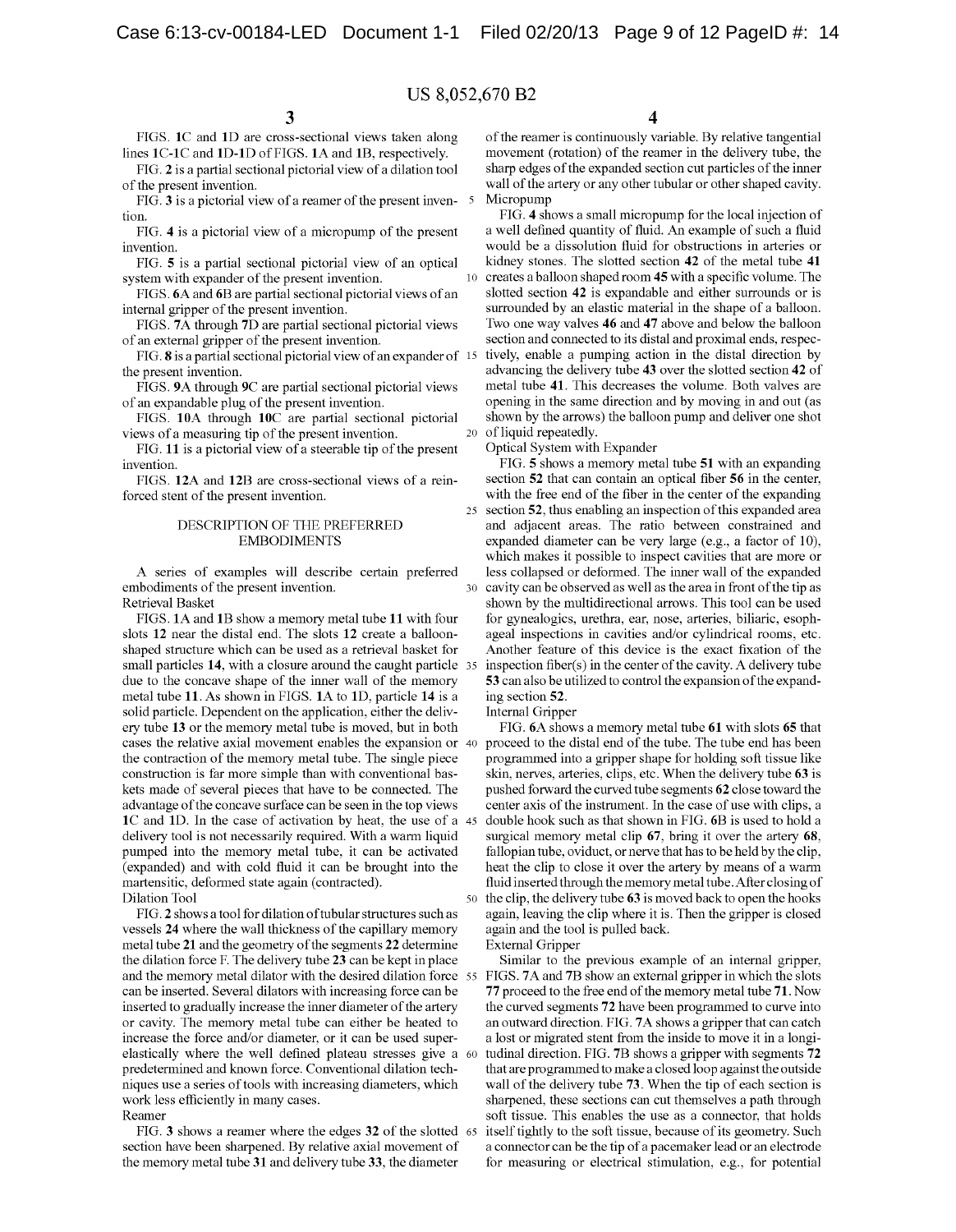measurements in the inner wall of the stomach. FIG. 7C gives an example of a conventional skin hook that holds a wound open during surgery. Sometimes these skin hooks fall off. Superelastic skin hooks using a closed loop 72 do not fall off so quickly, because they lock the skin completely in their 5 closed loop. In this construction, as seen in FIG. 7D, the delivery tube 73 can have the shape of a hollow needle with a sharp point. Eventually a weight 78 is attached to the opposite end from the loop 72 to keep the skin 79 open.

An expansion tool, shown in FIG.  $\boldsymbol{8}$ , is used for difficult FIG. 10A. accessible cavities where optical infonnation is needed or where a place is required for working with instruments. As contrasted with the expander shown in FIGS. 2 and 5, here the expanding area is at the distal tip 82 of the memory metal tube 15 81. The expander has a working canal 84 with diameter  $D_1$ , to enable bringing instruments into the narrow cavity, which now has an expanded area 87. The cavity wall 89 is expanded by the tool from its normal diameter  $C_1$  to an expanded diameter  $C_2$  to create the expanded area 87. Expandable Plug

FIGS. 9A and 9B show a short length of memory metal tube 91 with a slotted section 92 that can be brought into a fallopian tube or oviduct 97 in case of sterilization or any other cavity that is to be closed, either temporarily or penna- 25 nently. This is done via a delivery catheter 93. When the plug 94 (or sterilization device) is pushed from the delivery catheter 93 into the cavity (such as fallopian tube 97), it will expand and seal the cavity. This is achieved by the combination of the expanded slotted section 92 of plug 94 with an 30 elastic polymer 95 that fills the slotted section 92 in the plug 94. This elastic material has to be able to completely follow the deformation of the plug 94 from collapsed to final size. Eventually, the plug 94 can be filled with a UV-curing material to make it solid by means of a light from a core fiber. At 35 the proximal end of the plug 94, an extraction wire 96 (or hook or eyelet) is provided for withdrawal into delivery tube 93 in case the plug has to be removed again. FIG. 9C shows a chalice-shaped variant of a sterilization device 94 with a slotted tube 150 that has slots at both ends to make a device 40 that can be put into a cavity that has a shape with a smaller diameter in the center area and bigger diameters above and below (i.e., a cavity with a constricted portion). This is the case in the exit side of the oviduct, near the uterus. The center area of the hollow memory metal tube 150 is sealed with a plug 99 having an attached extraction wire 96. The expanded sections 151 and 152 of tube 150 can be combined with an elastic polymer (not shown) that finishes the chalice shape to result in less irritation of the adjacent tissue and to get a better sealing against the wall of the oviduct 97.

Measuring Tip

The reamer of FIG. 3 or the expander of FIGS. 2 and 5 can also be combined with an optical or mechanical means to measure the diameter of the cavity at any position near the distal end of the tube, such as an artery wall 10. This can be achieved in several ways. FIG. 10A shows a memory metal tube 101 with an expanding section 102 and a delivery tube 103. The memory metal tube 101 itself acts as a delivery tube for a third tube 107 that contains an optical system 106 that looks forward from the distal tip 109 for visual inspection (as 60 represented generally by the arrows), and provides a light image.

An alternative embodiment is shown in FIG. 10B where the memory metal tube 101 holds a delivery tube 107 with a superelastic measuring wire 108 in the center thereof, that has 65 been programmed to make a curvature at the tip when it leaves the restraining tube 107. With a scale readout at the proximal

6

side of the catheter/endoscope, the radius of the cavity at the measuring spot can be seen by determining the moment that the bending tip touches the inner wall.

In FIG. 10C, a third variant is shown with a hollow superelastic wire 108 that has been programmed in the same way as described above with respect to FIG. 10B. In this embodiment, the hollow wire 108 contains an optical system 111, thus combining the optical readout with a bending tip. This improves the accuracy, because the light emitter/sensor 109 Expander 10 comes closer to the wall than in the situation described under

Steerable Tip

A steerable catheter tip can be made by means of a slotted memory metal tube, where the slots are made in such a way that a contraction or expansion of a part of the wall can be achieved by local temperature changes. There are many options for the shape of expanding or contracting sections. Pure bending of one or more segments of the wall can also be used to make the tip steerable. In FIG. 11, one example is 20 given of a memory metal tube 201 with slots 202 in a zigzag pattern to enlarge the possible contraction per segment 203, when it is heated to give an angular deviation of the top portion 204 compared to the central axis of the lower portion of the memory metal tube 201. Heating can also be achieved in several ways, such as local light from a light source or resistance heating. The latter can either be indirect by heating a resistance film that is attached to the memory segment 202, or by direct resistance heating of the memory metal. In the latter case, the segment 202 must at least at one end be electrically isolated from the rest of the memory metal tube. This can be done by letting the zigzag slots run to the free end of the distal tip (not shown), where the electrical leads can be connected to the end of any single segment 202.

Reinforced Stent

A UV-curing polymer is used to make a stent very flexible during insertion and then let it solidify by light emission. A double-walled balloon with the UV-curing polymer in-between is already on the market. However, in some cases, it would be an improvement to reinforce this type of stent with an integrated memory metal stent based on the principle of a slotted memory metal tube to make the construction more stable. FIGS. 12A and 12B give a view of the cross section through a combined stent in collapsed and expanded shape, respectively. The UV-curing balloon stent 303 is reinforced with segments 302 of a memory metal tube. The slots in the memory metal tube are made in such a pattern that the stent is expandable.

Although several embodiments of the present invention have been illustrated in the accompanying drawings and 50 described in the foregoing Description of the Preferred Embodiments, it will be understood that the invention is not limited to the embodiments disclosed but is capable of numerous rearrangements, modifications, and substitutions of parts and elements without departing from the spirit and scope of the invention. In some cases the tube can exist from several segments that run through the entire length from proximal to distal. This can be necessary if there has to be an electrical isolation between the expandable segments, like in the application of an electrode for measuring potential and/or electrical stimulation of body parts.

The direction of the slots has been parallel to the longitudinal axis of the memory metal tube in the embodiments described above, but they can also be cut into the wall in alternative directions to achieve better performance. An example would be a retrieval basket with helical shaped segments. Further, it can be necessary to use more than one concentric tube with varying functions. Non-concentric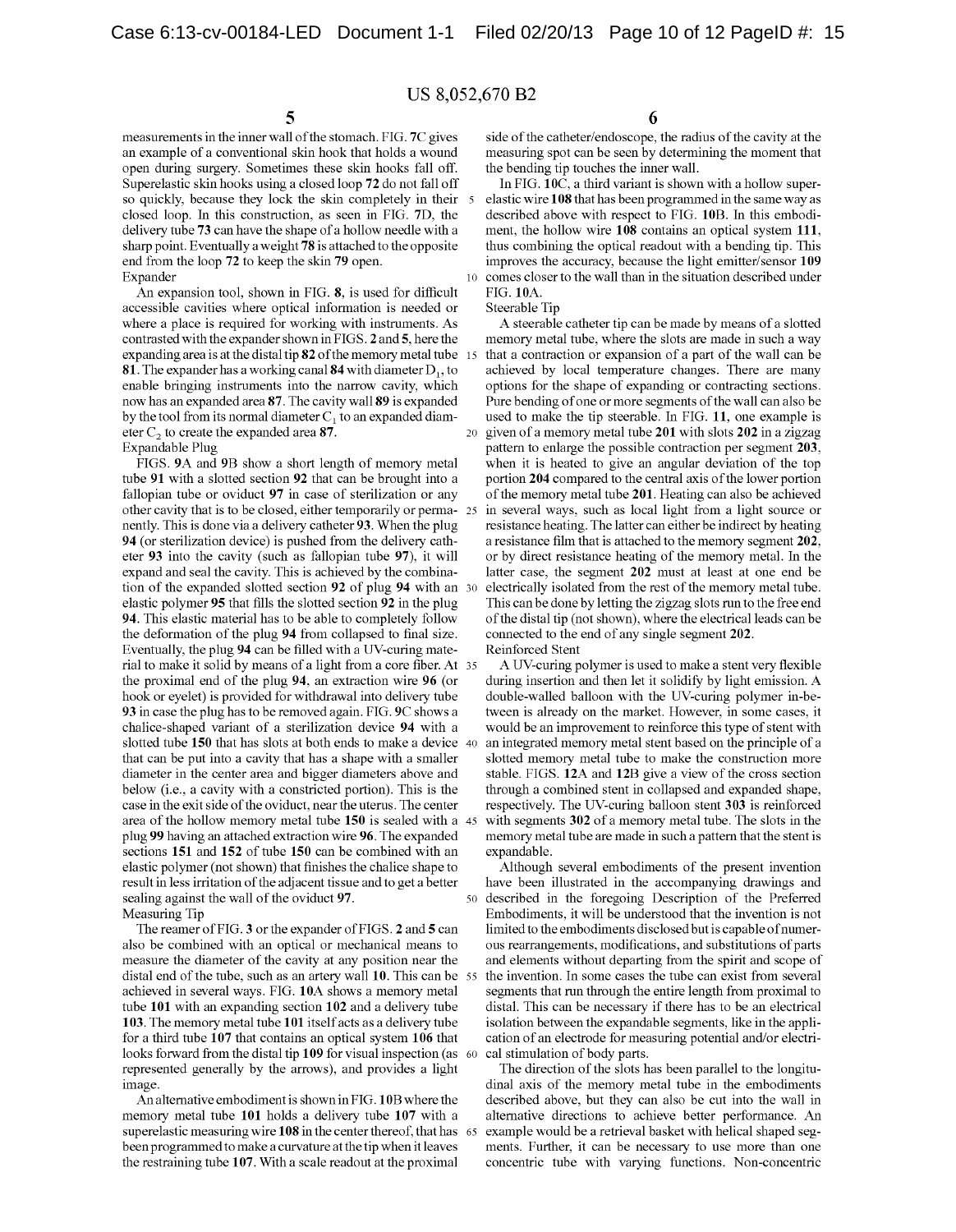tubes, which can be placed beside one another, parallel in the delivery tube, are also embodiments of the present invention. What is claimed is:

1. A medical device for use within a tubular structure of a human body, the device comprising:

at least one monolithic memory metal tube configured and sized to be inserted within the tubular structure of the human body, the metal tube including at least one of a memory effect and superelasticity and having at least one expandable section with a plurality of metal members separated by openings and capable of contraction and expansion to an expanded shape to form a retrieval basket for retrieving particles to be removed from the human body, the metal members being sufficiently rigid to substantially maintain the expanded shape of the expandable section when placed within and in contact with the tubular structure of the human body, the expandable section being free of interior structure that is axially movable within the expandable section to expand and/or contract the expandable section, the metal tube 20 having only a single lumen, the metal tube having a central longitudinal axis and a distal end, the expandable section being configured to catch a solid particle having a maximum cross-sectional dimension greater than a maximum cross-sectional dimension of the distal end of 25 the metal tube transverse to the central longitudinal axis of the metal tube.

2. The device of claim 1 further comprising an outer tube that surrounds at least the expandable section of the monolithic memory metal tube and which cooperates with said 30 memory metal tube during expansion and/or contraction thereof.

3. The device of claim 1, wherein the metal tube has a proximal end and a longitudinal passage with a central longitudinal axis coaxial to the central longitudinal axis of the 35 metal tube.

4. The device of claim 1, wherein at least one of the openings forms a slots parallel to the central longitudinal axis of the metal tube.

5. The device of claim 4, wherein each of the metal mem- <sup>40</sup> bers has a length, each of the metal members being concave along its length and concave along a direction transverse to its length.

6. The device of claim 4, wherein each of the metal members has a length, each metal member being non-linear along 45 its entire length when the metal members are in the expanded shape.

7. The device of claim 1, wherein the clots plurality of metal members form helical-shaped segments.

8. The device of claim 1, wherein the basket forms a closure 50 around the particle caught therein.

9. The device of claim 1, wherein each of the metal members has a cross section that is non-circular.

10. The device of claim 1, wherein the openings are slots. 11. The device of claim 1, wherein the tubular structure of 55 the human body is a blood vessel.

12. The device of claim 1, wherein the tubular structure of the human body is a urethra.

13. The device of claim 1, wherein the openings are slots forming a slotted section, the slotted section being bounded 60 by two non-slotted sections.

14. The device of claim 1, wherein the openings each have a mid-longitudinal axis and a complete perimeter surrounding the mid-longitudinal axis.

15. The device of claim 1, wherein the plurality of metal 65 members are programmed to form the expanded shape at or above a pre-determined transformation temperature.

8

16. The device of claim 1, wherein the plurality of metal members are deformed in a martensitic state to a contracted shape.

17. The device of claim 16, wherein the metal members remain in the contracted shape below a transformation temperature independent of mechanical influences by any material external to the metal members.

18. The device of claim 1, wherein the plurality of metal members are activated by a temperature change at or above a transformation temperature to form the expanded shape.

**19.** The device of claim 1, wherein the plurality of metal members are activated by heat to form the expanded shape.

20. The device of claim 1, wherein the metal members are moveable from a contracted shape to the expanded shape as a result of memory effect.

**21.** The device of claim 1, wherein the plurality of metal members are activated to form the expanded shape without the use of a delivery tool.

22. The device of claim 21, wherein the delivery tool is an outer tube.

23. The device of claim 1, wherein the plurality of metal members are deformed to a contracted shape irrespective of a phase transformation.

**24.** A medical device for use within a tubular structure of a human body, the device comprising:

a single-piece memory metal tube configured and sized to be inserted and remain entirely within the tubular structure of the human body, said metal tube having an outer diameter and an interior diameter, said metal tube having a proximal end, a distal end opposite said proximal end, and at least one expandable section with a plurality of metal members separated by openings, said metal members being sufficiently rigid to substantially maintain an expanded shape of the expandable section when placed within and in contact with the tubular structure of the human body, said metal tube having a longitudinal passage coaxial to a central longitudinal axis of said metal tube, said plurality of metal members being moveable from a contracted shape to the expanded shape to form a retrieval basket as a result of at least one of memory effect and superelasticity, said basket configured to capture particles therein and having concave interior surfaces facing said passage, said passage being free of any internal structure axially moveable within said basket to expand and/or contract said metal members, said metal members being configured to catch a solid particle having a maximum cross-sectional dimension greater than a maximum interior diameter at said distal end of said metal tube transverse to the central longitudinal axis of said metal tube.

25. The device of claim 24, wherein said memory metal tube has an exterior surface, and further comprising a delivery tube axially moveable along said exterior surface of said memory metal tube.

26. The device of claim 24, wherein the outer diameter of said metal tube at said distal end is different from the outer diameter of said metal tube at said proximal end.

27. The device of claim 26, wherein the outer diameter of said metal tube at said distal end is larger than the outer diameter at said proximal end.

28. The device of claim 24, wherein said metal tube has only a single lumen.

29. The device of claim 24, wherein at least one of said plurality of metal members is parallel to the central longitudinal axis of said metal tube.